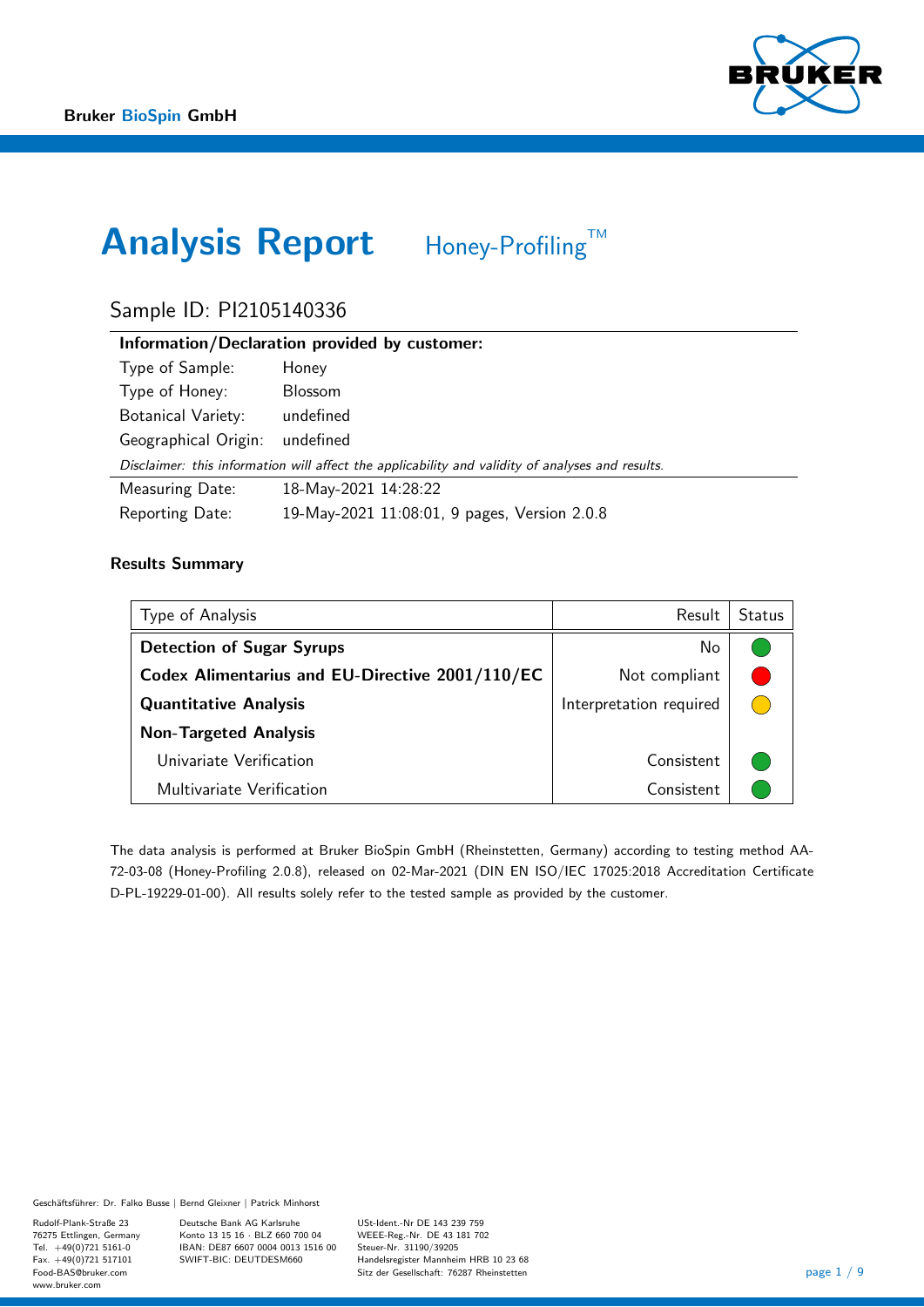

# Detection of Sugar Syrups (Analysis-ID: HO-2000-02/0167)

Following tests have been applied in order to detect sugar syrups:

| Nr             | <b>Type</b>     | <b>Description</b>            | <b>Result</b> | Value       | Limit                | Out                      |
|----------------|-----------------|-------------------------------|---------------|-------------|----------------------|--------------------------|
| $\mathbf{1}$   | Intensity/Ratio | 3.263 (absolute quantitative) | passed        | 657         | $<$ 1279             |                          |
| $\overline{2}$ | Intensity/Ratio | 5.077 (absolute quantitative) | passed        | 161         | >39                  | $\overline{\phantom{a}}$ |
| 3              | Intensity/Ratio | 3.636 (absolute quantitative) | passed        | 2976        | $<$ 4674             | $\frac{1}{2}$            |
| $\overline{4}$ | Intensity/Ratio | 4.262 (absolute quantitative) | passed        | 89          | >29                  | $\overline{\phantom{a}}$ |
| 5              | Intensity/Ratio | 4.195 (absolute quantitative) | passed        | 198         | $<$ 1200             | $\blacksquare$           |
| 6              | Intensity/Ratio | 5.271 (absolute quantitative) | passed        | 32.3        | >5.6                 | $\blacksquare$           |
| $\overline{7}$ | Intensity/Ratio | 4.280 (absolute quantitative) | passed        | 65          | >20                  | $\overline{\phantom{a}}$ |
| 8              | Intensity/Ratio | $5.113/(3.270-3.310)$         | passed        | 0.013       | < 0.036              | $\overline{a}$           |
| 9              | Intensity/Ratio | 4.496/(3.270-3.310)           | passed        | 0.048       | >0.012               | $\overline{\phantom{0}}$ |
| 10             | Intensity/Ratio | $5.334/(5.270 - 5.300)$       | passed        | 0.07        | < 0.13               | $\mathbf{u}$             |
| 11             | Intensity/Ratio | $3.546/(5.270 - 5.300)$       | passed        | 1.05        | >0.62                | $\blacksquare$           |
| 12             | Intensity/Ratio | $3.740/(5.270 - 5.300)$       | passed        | 2.7         | >1.2                 | $\overline{\phantom{a}}$ |
| 13             | Intensity/Ratio | $3.857/(5.200 - 5.260)$       | passed        | 0.0170      | >0.0037              | $\frac{1}{2}$            |
| 14             | Intensity/Ratio | 4.150 (absolute quantitative) | passed        | 389         | >115                 | $\overline{\phantom{a}}$ |
| 15             | Intensity/Ratio | 5.181 (absolute quantitative) | passed        | 66          | >24                  | $\frac{1}{2}$            |
| 16             | Intensity/Ratio | $4.055/(5.030 - 5.070)$       | passed        | 2           | $<$ 46               | $\frac{1}{2}$            |
| 18             | Intensity/Ratio | $3.708/(5.030 - 5.070)$       | passed        | 219         | < 872                | $\frac{1}{2}$            |
| 19             | Intensity/Ratio | $6.765/(5.250 - 5.270)$       | passed        | 0.015       | < 0.046              | $\overline{\phantom{a}}$ |
| 20             | Intensity/Ratio | $2.200/(5.305 - 5.315)$       | passed        | 0.392       | >0.019               | $\bar{\phantom{a}}$      |
| 21             | Intensity/Ratio | $3.326/(3.270 - 3.310)$       | passed        | 0.117       | >0.034               | $\overline{\phantom{a}}$ |
| 22             | Intensity/Ratio | $4.037/(3.270-3.310)$         | passed        | 1.24        | >0.73                | $\overline{\phantom{a}}$ |
| 23             | Intensity/Ratio | $4.006/(5.270 - 5.300)$       | passed        | 1.03        | >0.70                | $\blacksquare$           |
| 24             | Intensity/Ratio | $3.564/(5.270 - 5.300)$       | passed        | 17.8        | >10.0                | $\frac{1}{2}$            |
| 25             | Intensity/Ratio | $5.388/(5.370 - 5.400)$       | passed        | 0.18        | >0.13                | $\equiv$                 |
| 26             | Intensity/Ratio | $3.524/(4.075-4.110)$         | passed        | 0.063       | < 0.070              | $\blacksquare$           |
| 27             | Intensity/Ratio | $3.182/(4.075 - 4.110)$       | passed        | 0.0044      | < 0.0045             | $\overline{\phantom{a}}$ |
| 28             | Intensity/Ratio | $3.785/(4.075 - 4.110)$       | passed        | 0.055       | >0.036               | $\bar{\phantom{a}}$      |
| 29             | Intensity/Ratio | $3.857/(4.075 - 4.110)$       | passed        | 0.0106      | >0.0021              | $\blacksquare$           |
| 30             | Intensity/Ratio | $4.267/(4.970 - 4.990)$       | passed        | 1.7         | $<$ 4.7              | $\blacksquare$           |
| 31             | Intensity/Ratio | 4.276/(4.970-4.990)           | passed        | 0.3         | < 5.4                | $\frac{1}{2}$            |
| 32             | Intensity/Ratio | $4.204/(5.090 - 5.110)$       | passed        | 1.1         | ${<}5.7$             | $\equiv$                 |
| 33             | Intensity/Ratio | 4.249 (absolute quantitative) | passed        | 90          | $<$ 380              | $\equiv$                 |
| 35             | Intensity/Ratio | $3.524/(5.250 - 5.270)$       | passed        | 37          | $97$                 | $\Box$                   |
| 36             | Intensity/Ratio | $5.113/(5.250 - 5.270)$       | passed        | 0.10        | < 0.19               | $\blacksquare$           |
| 37             | Intensity/Ratio | $5.091/(5.090 - 5.110)$       | passed        | 0.32        | < 0.48               | $\overline{\phantom{a}}$ |
| 49             | Quantification  | Fructose/Glucose              | passed        | 1.17        | $>0.85$ and $< 1.95$ | $\overline{\phantom{a}}$ |
| 50             | Quantification  | Fructose+Glucose              | passed        | 66.0        | >40                  | $\overline{\phantom{a}}$ |
| 51             | Quantification  | Turanose                      | passed        | 1.62        | >0.3                 | $\overline{\phantom{a}}$ |
| 52             | Quantification  | $DHA(D)$ and Mannose $(M)$    | passed        | 0.000<br>5/ | $D<30$ or $M<0.05$   | $\blacksquare$           |
| 53             | Quantification  | Sucrose                       | passed        | 0.0         | $<$ 15               | $\equiv$                 |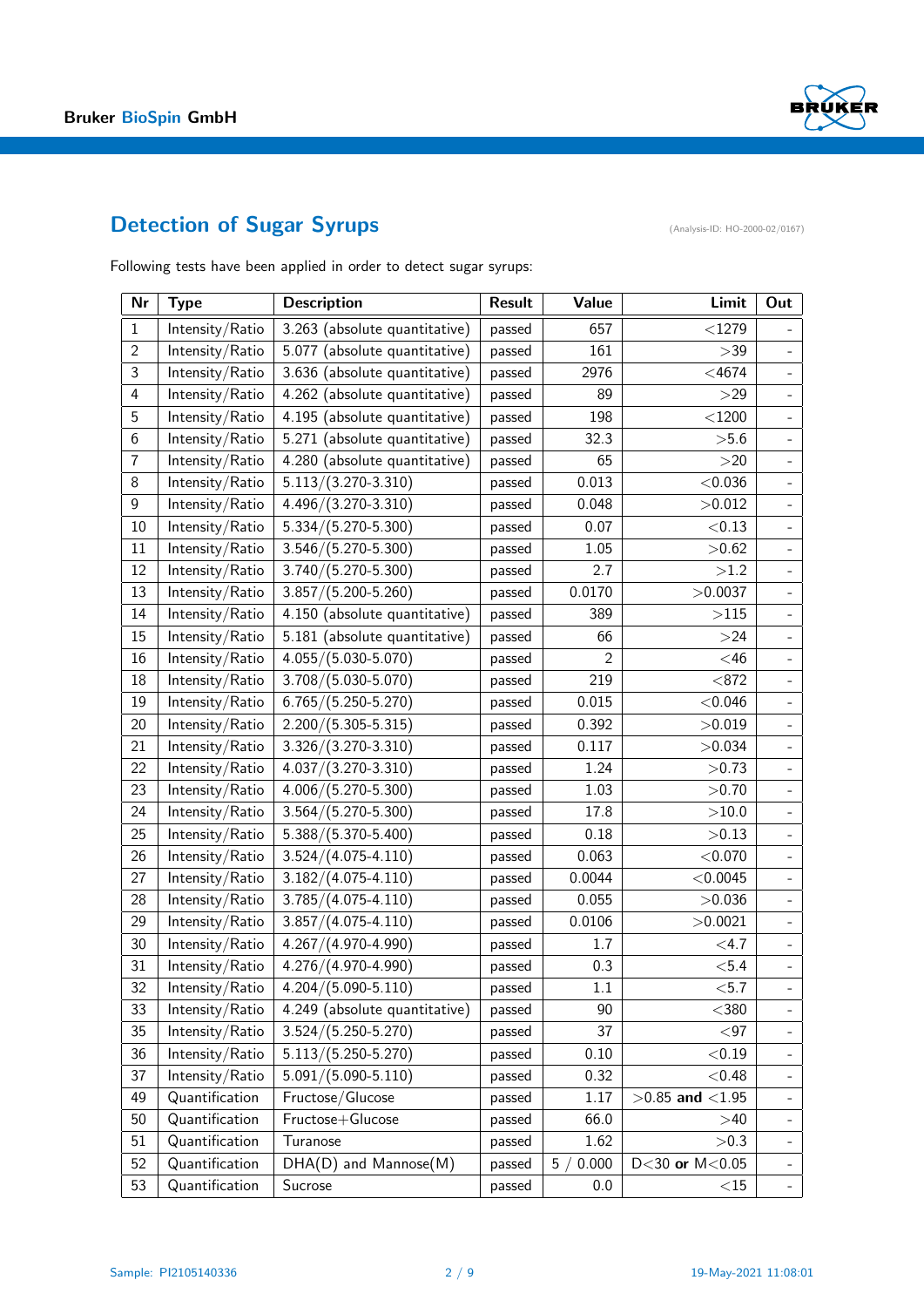

Result: There are no indications for the presence of sugar syrups.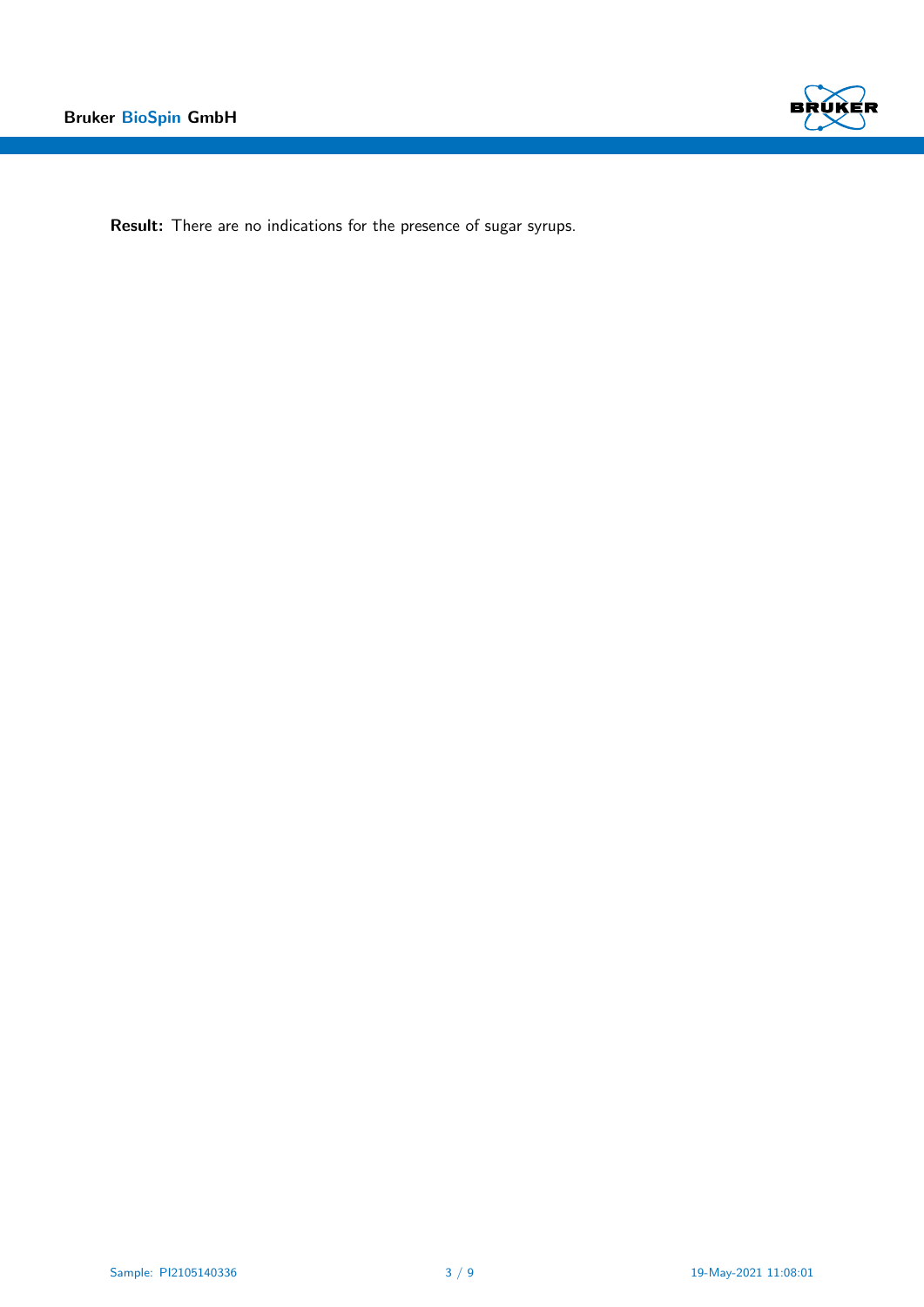

# Codex Alimentarius and EU-Directive 2001/110/EC:

Following parameters are required according to Codex Alimentarius and EU-Directive 2001/110/EC. The concentrations are obtained by direct quantification. Parameters labelled with \* are calculated parameters.

|                               |              |        |      | <b>Official Reference</b> |     |             |
|-------------------------------|--------------|--------|------|---------------------------|-----|-------------|
| Compound                      | <b>Value</b> | Unit   | LOQ  | min                       | max | <b>Flag</b> |
| glucose + fructose $*$        | 66.0         | g/100g | 20.0 | 60                        |     |             |
| sucrose                       | $<$ LOQ      | g/100g | 0.5  | -                         | 15  |             |
| 5-hydroxymethylfurfural (HMF) | 105          | mg/kg  | 5    | -                         | 80  |             |

Following flags are used according to Codex Alimentarius and EU-Directive 2001/110/EC:

| Compound    | <b>Flag</b> | Concentration                      | <b>Declaration</b>                               | Interpretation                                                                                                                                                                                                                                                                                                                                                                                               |
|-------------|-------------|------------------------------------|--------------------------------------------------|--------------------------------------------------------------------------------------------------------------------------------------------------------------------------------------------------------------------------------------------------------------------------------------------------------------------------------------------------------------------------------------------------------------|
| $glucose +$ |             | $< 45$ g/100g                      | All                                              | Not compliant                                                                                                                                                                                                                                                                                                                                                                                                |
| fructose    |             | $< 60$ g/100g                      | Blossom                                          | Not compliant for blossom honey                                                                                                                                                                                                                                                                                                                                                                              |
|             |             | $\geq 60$ g/100g                   | All                                              | Compliant                                                                                                                                                                                                                                                                                                                                                                                                    |
|             |             | $\geq$ 45 g/100g                   | Honeydew                                         | Compliant for honeydew honey                                                                                                                                                                                                                                                                                                                                                                                 |
|             |             | $\geq$ 45 g/100g,<br>$< 60$ g/100g | Unknown                                          | Compliant for honeydew honey and<br>blends of honeydew honey with blossom<br>honey. Not compliant for blossom honey.                                                                                                                                                                                                                                                                                         |
| sucrose     |             | $> 15 \text{ g}/100 \text{g}$      | All                                              | Not compliant                                                                                                                                                                                                                                                                                                                                                                                                |
|             |             | 10-15 $g/100g$                     | Acacia, Eucalyp-<br>tus                          | Not compliant for false acacia (Robinia<br>pseudoacacia), and red gum (Eucalyptus<br>camadulensis)                                                                                                                                                                                                                                                                                                           |
|             |             | $\leq 5$ g/100g                    | All                                              | Compliant                                                                                                                                                                                                                                                                                                                                                                                                    |
|             |             | $\leq 10$ g/100g                   | Acacia, Eucalyp-<br>tus                          | Compliant for false acacia (Robinia pseu-<br>doacacia), and red gum (Eucalyptus ca-<br>madulensis)                                                                                                                                                                                                                                                                                                           |
|             |             | $\leq 15$ g/100g                   | Lavender                                         | Compliant for Lavandula spp.                                                                                                                                                                                                                                                                                                                                                                                 |
|             |             | 5-10 $g/100g$                      | All, except Aca-<br>cia, Eucalyptus,<br>Lavender | If $\leq 15g/100g$ : compliant for lavender<br>(Lavandula spp.) and borage (Borago of-<br>ficinalis). If $\leq 10g/100g$ : compliant for<br>false acacia (Robinia pseudoacacia), al-<br>falfa (Medicago sativa), Menzies Banksia<br>(Banksia menziesii), French honeysuckle<br>(Hedysarum), red gum (Eucalyptus ca-<br>madulensis), leatherwood (Eucryphia lu-<br>cida, Eucryphia milliganii) and Citrus spp |
| <b>HMF</b>  |             | $> 80$ mg/kg                       | All, except Indus-<br>trial honey                | Not compliant, except for baker's honey                                                                                                                                                                                                                                                                                                                                                                      |
|             |             | $\leq 40$ mg/kg                    | All                                              | Compliant                                                                                                                                                                                                                                                                                                                                                                                                    |
|             |             | $> 80$ mg/kg                       | Industrial honey                                 | Compliant for baker's honey                                                                                                                                                                                                                                                                                                                                                                                  |
|             |             | 40-80 mg/kg                        | All                                              | Not compliant, except for baker's honey<br>and honeys of declared origin from regions<br>with tropical climate and blends of these<br>honeys                                                                                                                                                                                                                                                                 |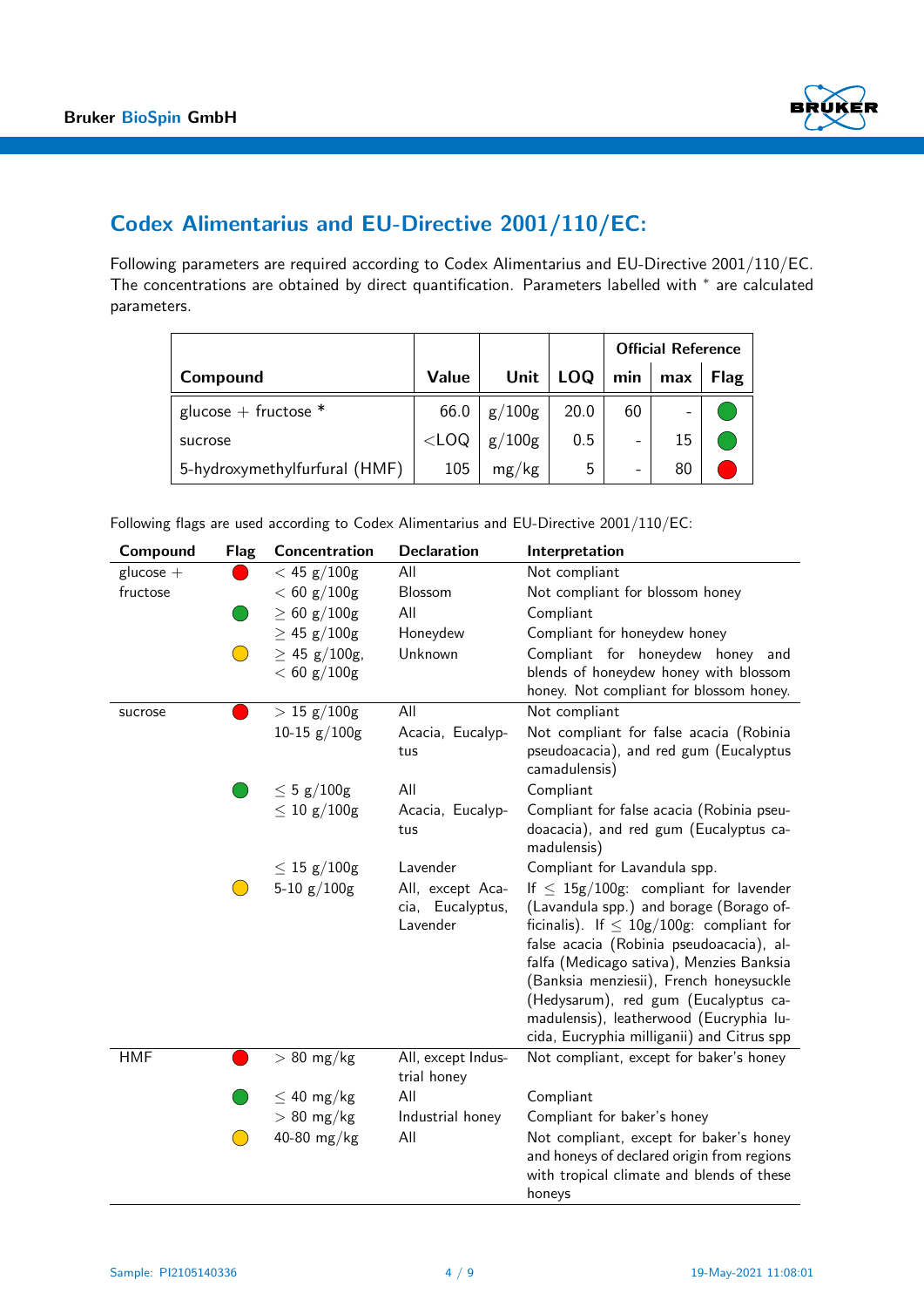

# Quantitative Analysis (Analysis-ID: HO-Q/1363)

In the following table the results of the quantitative analysis are given. The concentrations are obtained by direct quantification. Parameters labelled with  $*$  are calculated parameters. The reference range is derived from the Blossom samples in the Honey-Profiling Database. The reference range bases on 13212 samples.

| Compound               | Value   | Unit                     | <b>LOQ</b> | <b>Reference Range</b>              | <b>Flag</b> |
|------------------------|---------|--------------------------|------------|-------------------------------------|-------------|
| glucose + fructose $*$ | 66.0    | g/100g                   | 20.0       | 60.9<br>83.5                        |             |
| fructose / glucose $*$ | 1.17    | $\overline{\phantom{0}}$ |            | 0.93<br>1.66                        |             |
| fructose               | 35.6    | g/100g                   | 10.0       | 33.5<br>47.6                        |             |
| glucose                | 30.4    | g/100g                   | 10.0       | 24.9<br>40.7                        |             |
| sucrose                | $<$ LOQ | g/100g                   | 0.5        | $<$ 0.5<br>5.6                      |             |
| turanose               | 1.6     | g/100g                   | 0.2        | 0.4<br>2.9                          |             |
| maltose                | 1.8     | g/100g                   | 0.5        | < 0.5<br>3.8                        |             |
| melezitose             | $<$ LOQ | g/100g                   | 1.0        | $<$ 1.0<br>1.7                      |             |
| maltotriose            | $<$ LOQ | g/100g                   | 1.0        | $<$ 1.0 g/100g in reference dataset |             |
| gentiobiose            | $<$ LOQ | g/100g                   | 0.3        | $<$ 0.3<br>0.4                      |             |
| raffinose              | 0.1     | g/100g                   | 0.1        | 0.1<br>0.6                          |             |
| mannose                | $<$ LOQ | g/100g                   | 0.05       | < 0.05<br>0.07                      |             |

### Sugars:

### Acids:

| Compound    | Value   | Unit $ $ | $\vert$ LOQ $\vert$ | <b>Reference Range</b>             | <b>Flag</b> |
|-------------|---------|----------|---------------------|------------------------------------|-------------|
| citric acid | 102     | mg/kg    | 50 <sup>1</sup>     | < 50<br>579                        |             |
| malic acid  | $<$ LOQ | mg/kg    | 100                 | $<$ 100<br>569                     |             |
| quinic acid | $<$ LOQ | mg/kg    | 300                 | $<$ 300 mg/kg in reference dataset |             |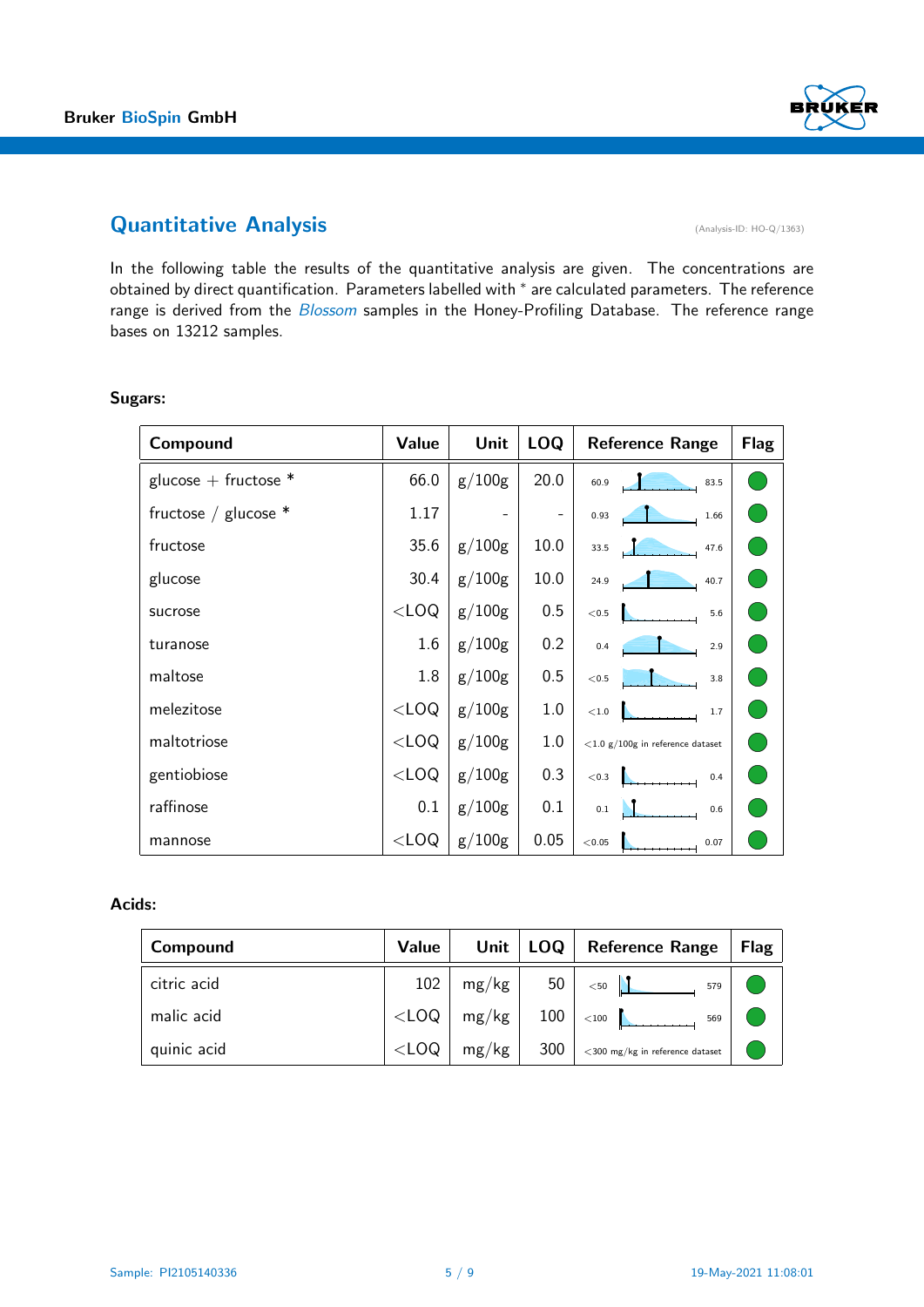

### Amino Acids:

| Compound      | Value   | <b>Unit</b> | <b>LOQ</b> | <b>Reference Range</b> | <b>Flag</b> |
|---------------|---------|-------------|------------|------------------------|-------------|
| alanine       | 44      | mg/kg       | 5          | $<$ 5<br>73            |             |
| aspartic acid | $<$ LOQ | mg/kg       | 150        | $<$ 150<br>216         |             |
| glutamine     | $<$ LOQ | mg/kg       | 200        | $<$ 200<br>293         |             |
| leucine       | 116     | mg/kg       | 40         | $<$ 40<br>132          |             |
| proline       | 353     | mg/kg       | 150        | 192<br>1059            |             |
| valine        | 16      | mg/kg       | 10         | $<\!10$<br>51          |             |
| tyrosine      | 141     | mg/kg       | 50         | $<$ 50<br>841          |             |
| phenylalanine | 627     | mg/kg       | 100        | $<$ 100<br>1483        |             |

## Indicators for Fermentation, Processing and Origin:

| Compound                      | Value          | <b>Unit</b> | <b>LOQ</b> | <b>Reference Range</b> | <b>Flag</b> |
|-------------------------------|----------------|-------------|------------|------------------------|-------------|
| 2,3-butanediol                | 42             | mg/kg       | 20         | $<$ 20<br>122          |             |
| 5-hydroxymethylfurfural (HMF) | 105            | mg/kg       | 5          | $<\!5$<br>59           |             |
| acetic acid                   | 67             | mg/kg       | 10         | $<$ 10 $\,$<br>86      |             |
| acetoin                       | $<$ LOQ        | mg/kg       | 20         | $<$ 20<br>68           |             |
| ethanol                       | 756            | mg/kg       | 5          | 295<br>$<\!5$          |             |
| lactic acid                   | 99             | mg/kg       | 10         | $<\!10$<br>357         |             |
| formic acid                   | $\overline{7}$ | mg/kg       | 5          | $<\!5$<br>369          |             |
| fumaric acid                  | $\overline{7}$ | mg/kg       | 5          | $<\!5$<br>13           |             |
| pyruvic acid                  | 18             | mg/kg       | 10         | $<$ 10 $\,$<br>38      |             |
| succinic acid                 | 62             | mg/kg       | 5          | $<\!5$<br>214          |             |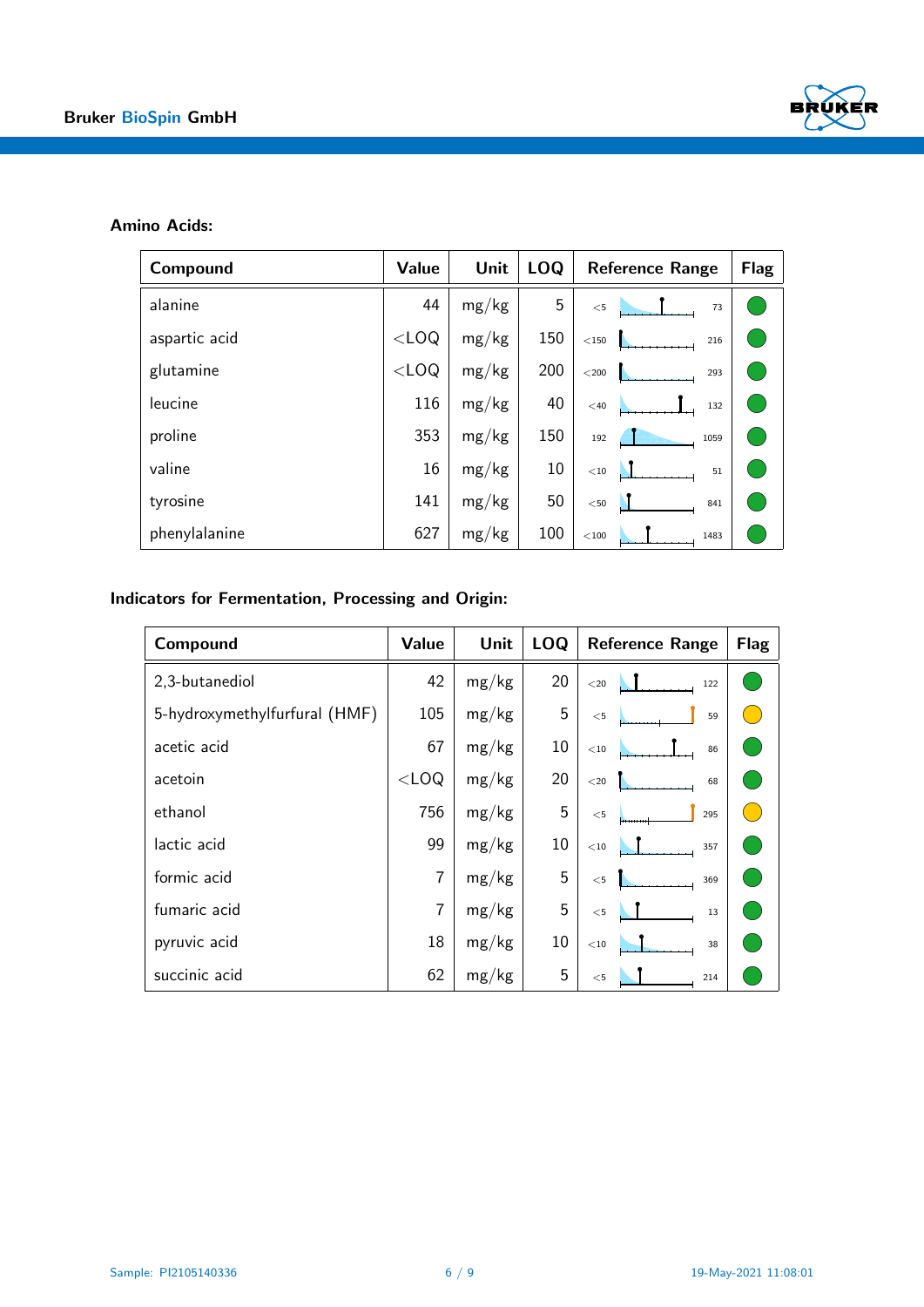

#### Markers:

| Compound               | <b>Value</b> | Unit  | <b>LOQ</b> | <b>Reference Range</b> | Flag |
|------------------------|--------------|-------|------------|------------------------|------|
| 3-phenyllactic acid    | $<$ LOQ      | mg/kg | 300        | $<$ 300<br>791         |      |
| dihydroxyacetone (DHA) | $<$ LOQ      | mg/kg | 20         | $<$ 20<br>633          |      |
| methylglyoxal (MGO)    | $<$ LOQ      | mg/kg | 30         | $<$ 30<br>309          |      |
| kynurenic acid         | $<$ LOQ      | mg/kg | 60         | $60$<br>122            |      |
| shikimic acid          | $<$ LOQ      | mg/kg | 80         | < 80<br>261            |      |

#### Guidelines for Interpretation

- Mannose is a mono saccharide not typical for honey but that is regularly found in industrial syrups. In rare cases, however, the presence of mannose cannot be excluded for certain geographic and/or botanical origins, e.g. for honey containing also honeydew. For blossom honey, a concentration of mannose exceeding  $0.05$   $g/100g$  could indicate addition of syrup or types of industrial processing which are not suitable for honey. Expert interpretation is suggested in case the presence of mannose.
- Dihydroxyacetone and/or methylglyoxal are only typical for Manuka honeys from Ozeania. Occurence exceeding 30 mg/kg in other types of honey is not typical and could indicate addition of syrup or types of industrial processing which are not suitable for honey; expert interpretation is needed in such cases.
- For monofloral Manuka honey, the concentration of 3-phenyllactic acid should exceed 400 mg/kg.
- Low concentration values of proline (less than 180 mg/kg) could indicate addition of syrup or usage of unripe honey.
- Concentration of ethanol exceeding 400 mg/kg indicates fermentation.
- The presence of kynurenic acid is common for chestnut honey.
- The presence of gentiobiose is common for Linden Tree honey.
- The presence of shikimic acid is common for honeydew.
- The presence of quinic acid is common for honeydew.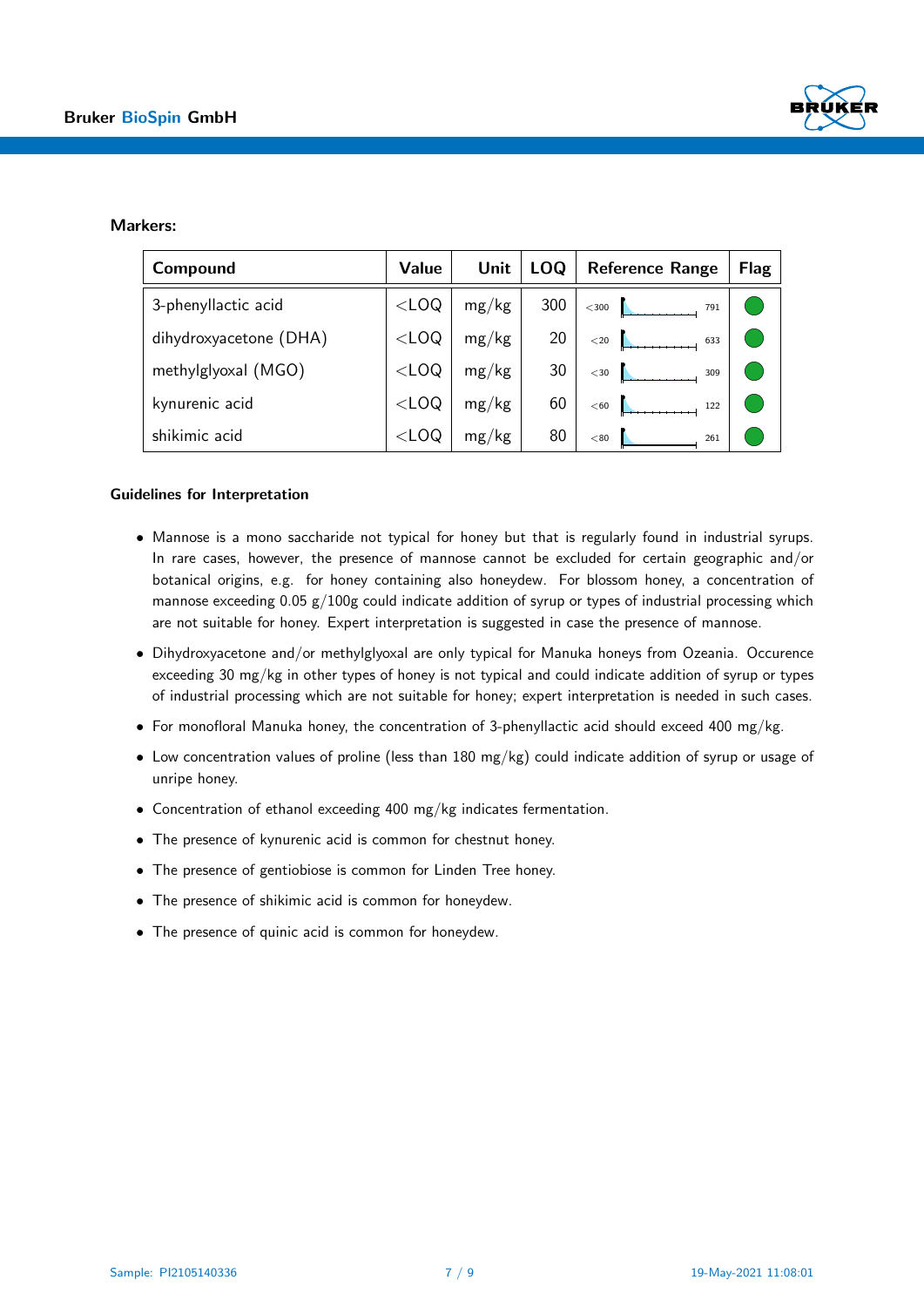

# Non-Targeted Verification Analysis

### Univariate Verification **(Analysis-ID: HO-2102-01/0031**)

Applied Model: Blossom

Result: No deviation was detected in univariate verification (In-Model).

### **Multivariate Verification** (Analysis-ID: HO-2102-01/0031)

#### Applied Model: Blossom

Result: No deviation was detected in multivariate verification (In-Model).



log-Mahalanobis Parameter